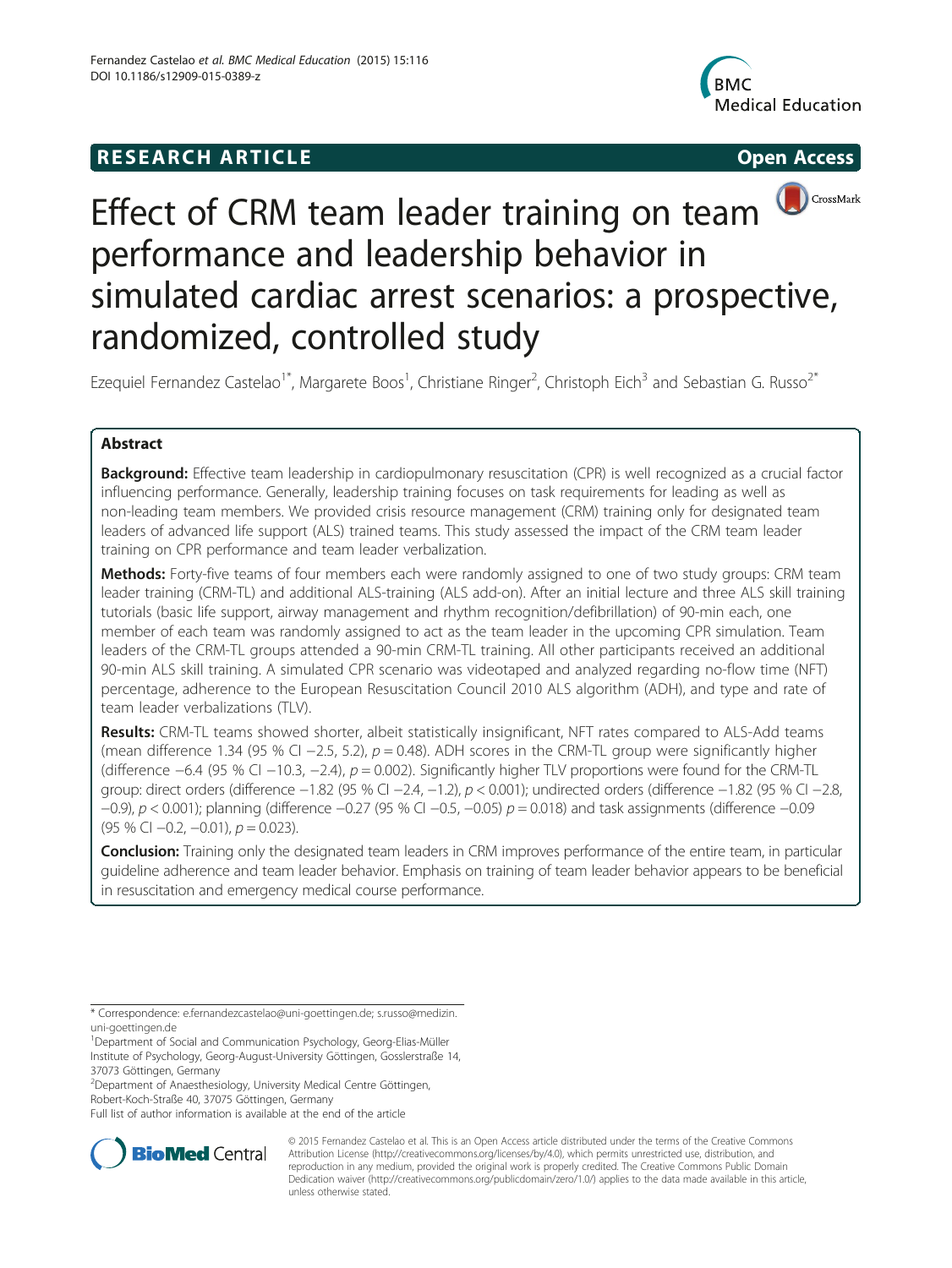## Background

In cardiopulmonary resuscitation (CPR), effective leadership is positively associated with patient outcome [[1](#page-6-0)–[4](#page-6-0)]. Therefore, concepts and methods for training team leaders to effectively steer and coordinate resuscitation teams are under investigation [\[5](#page-6-0)–[9](#page-6-0)]. Moreover, both the European Resuscitation Council (ERC) and the American Heart Association (AHA) strongly recommend integrating teamwork training, including leadership as a key skill, into advanced life support (ALS) education [[10](#page-7-0), [11\]](#page-7-0).

Regarding the implemented teaching methods, some training approaches combine patient simulation with debriefings on team and leadership behavior [[7](#page-6-0), [9](#page-6-0), [12](#page-7-0)–[14](#page-7-0)]. Other approaches are less extensive (i.e., no debriefings) and some comprise more invasive teaching elements such as brief instructions [\[8](#page-6-0), [15](#page-7-0), [16](#page-7-0)]. However, the inclusion of team leadership behavior as a main topic in CPR training has been positively evaluated by many studies, showing short- and long-term positive effects on CPR performance [[8,](#page-6-0) [16](#page-7-0)–[20](#page-7-0)]. Such training approaches have been designed to impart specific knowledge on how leaders can contribute systematically to team effectiveness in CPR. According to the model of functional team leadership, team effectiveness is determined by a reciprocal influence between the effects the four primary leadership functions (information search and structuring, problem solving, managing personnel resources, and managing material resources) and the four types of team processes (cognitive, motivational, affective, and coordination) [\[21\]](#page-7-0). Depending on the experience and skills of leader(s) and team members and on the context factors of the task at hand, the complexity of such a multifactorial structure increases, creating the potential for an incomplete understanding of the whole process. This incomplete understanding is even more likely during CPR training of inexperienced trainees (e.g., graduates, junior physicians) required to function in the typical CPR setting characterized by time pressure and imminent danger to the patient's life. Thus, reducing the cognitive workload beforehand by separating role instructions can have a positive impact on the CPR performance and on the trainees' individual learning process [\[22](#page-7-0), [23](#page-7-0)].

Team-oriented trainings focus on the behavior of the entire team, emphasizing that all trainees acquire knowledge about the task requirements of team leaders *and* non-leading team members. In clinical reality, however, teams are usually assembled as ad hoc "crews," making it unrealistic to establish team mental models as an enduring common cognitive structure [[24](#page-7-0)–[26](#page-7-0)]. Furthermore, CPR as a task is highly predefined by the ERC guidelines. One of the main purposes of these guidelines is so the accomplishment of subtasks and their sequences do not necessarily have to be discussed in the team setting; all team members have a pre-task cognitive understanding of what needs to be accomplished when

performing CPR. Based on these conditions, it is not absolutely necessary to train how to function as a leader and as a non-leading team member in a CPR situation at the same time. In order to achieve a more sustainable learning effect by stepwise learning role requirements, we argue that it is more reasonable to separate trainings for leader and non-leader team members.

In this study we provided crisis resource management (CRM) training for a single team member only in order to qualify him or her as the team leader. We hypothesized that ALS-trained teams with a CRM-trained leader show (1) higher adherence to the ALS guidelines (ADH), (2) lower no-flow time (NFT), and (3) higher quality of team leaders' verbalizations (TLV), as compared to teams lead by leaders without CRM-training. Furthermore, we hypothesized (4) a positive link between CPR outcomes — ADH and NFT — and team leaders' verbalizations. The objective of our study was therefore to determine whether said CRM training for a single team member only is linked to positive CPR outcomes and team leader verbalization.

#### Methods

This randomized, controlled, simulator-based study was embedded in two independent editions of a two-week mandatory course for fifth-year medical students at the Georg-August University Medical School in Göttingen (Germany) covering intensive care and emergency medicine. The first edition of the course took place in December 2010 and the second in May 2011. The core components regarding basic and advanced life support (BLS and ALS) consisted of a 90-min lecture and four instructor-led interactive tutorials: (1) BLS, (2) airway management, (3) rhythm recognition/defibrillation, and (4) a team action simulated CPR scenario, videotaped to facilitate later evaluation.

The study was approved by the Ethics Committee of Georg-Elias-Müller Institute of Psychology in Göttingen, Germany (09–2011). All participating students provided written permission prior to being videotaped during the simulated CPR scenario (the fourth and final tutorial).

#### Study participants and design

Two-hundred and twenty-four (224) students were quasi-randomly (alphabetically) assigned to 56 teams of four students each. After attending the 90-min lecture as well as the first three tutorials described in the above paragraph, the 56 teams were randomly allocated to one of two groups: (group 1) the CRM team leader training (CRM-TL) group or (group 2) the additional ALS training (ALS add-on) group. In both groups, one person from each team was randomly designated to be the team leader in the upcoming CPR simulation, the difference being that the 28 designated team leaders from the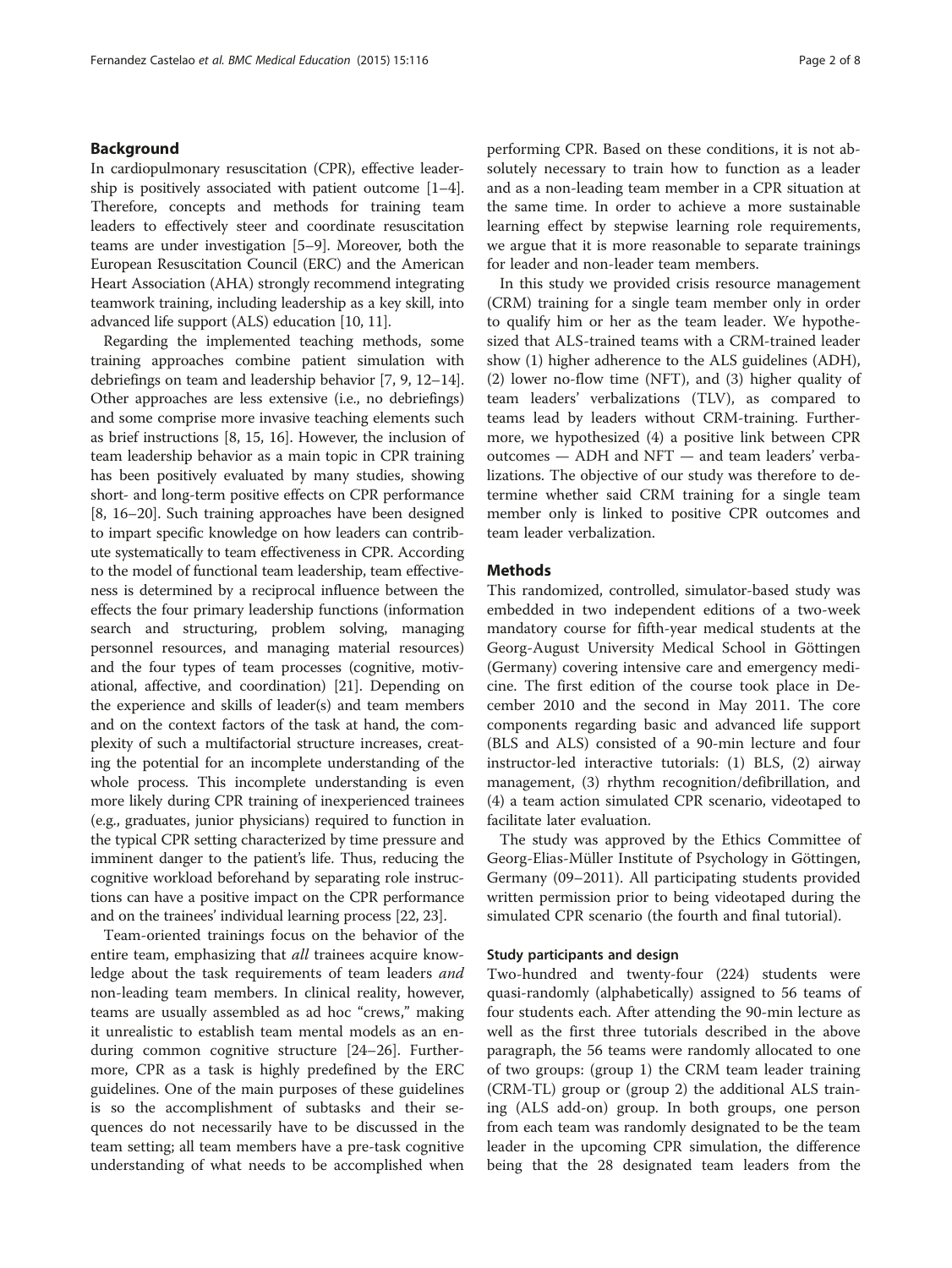CRM-TL group (group 1) attended the CRM-TL training. The non-leading team members of the teams allocated to the CRM-TL group (group 1) and all members of the teams allocated to the ALS add-on group (group 2) attended the additional ALS training (see Fig. 1 showing the design, procedure, and sample sizes of the study).

In Tutorial 4, all teams had to master the same standardized CPR scenario. For educational and ethical reasons, after the simulation all students were given whichever training had been temporarily excluded for purposes of this study. To avoid knowledge bias, we excluded teams having members with pertinent emergency care experience or incomplete attendance at prior lectures and/or tutorials. In order to protect the privacy of student attendance information, allocation concealment of students' lecture and tutorial attendance was documented by teaching staff.

#### Training concepts

The 90-min CRM-TL training attended by the 24 designated team leaders from the CRM-TL group—subdivided in three groups of eight students—was a slightly modified version of the CRM team training for CPR treatments, which was evaluated in a previous study from our group [\[18\]](#page-7-0). It consisted of a presentation on the theory of CRM, the integration of CRM into CPR, and three video presentations showing teams performing ALS combined with an oral exercise to assure knowledge transfer. During the whole training students were explicitly invited to continuously reflect, discuss, and challenge topics in order to facilitate active participation and enable concurrent feedback from the teaching staff. In this modified version of the training, the focus was on the team leader with regard to coordination and time management as well as explicit methods (i.e., verbalizations) of communication and leadership.

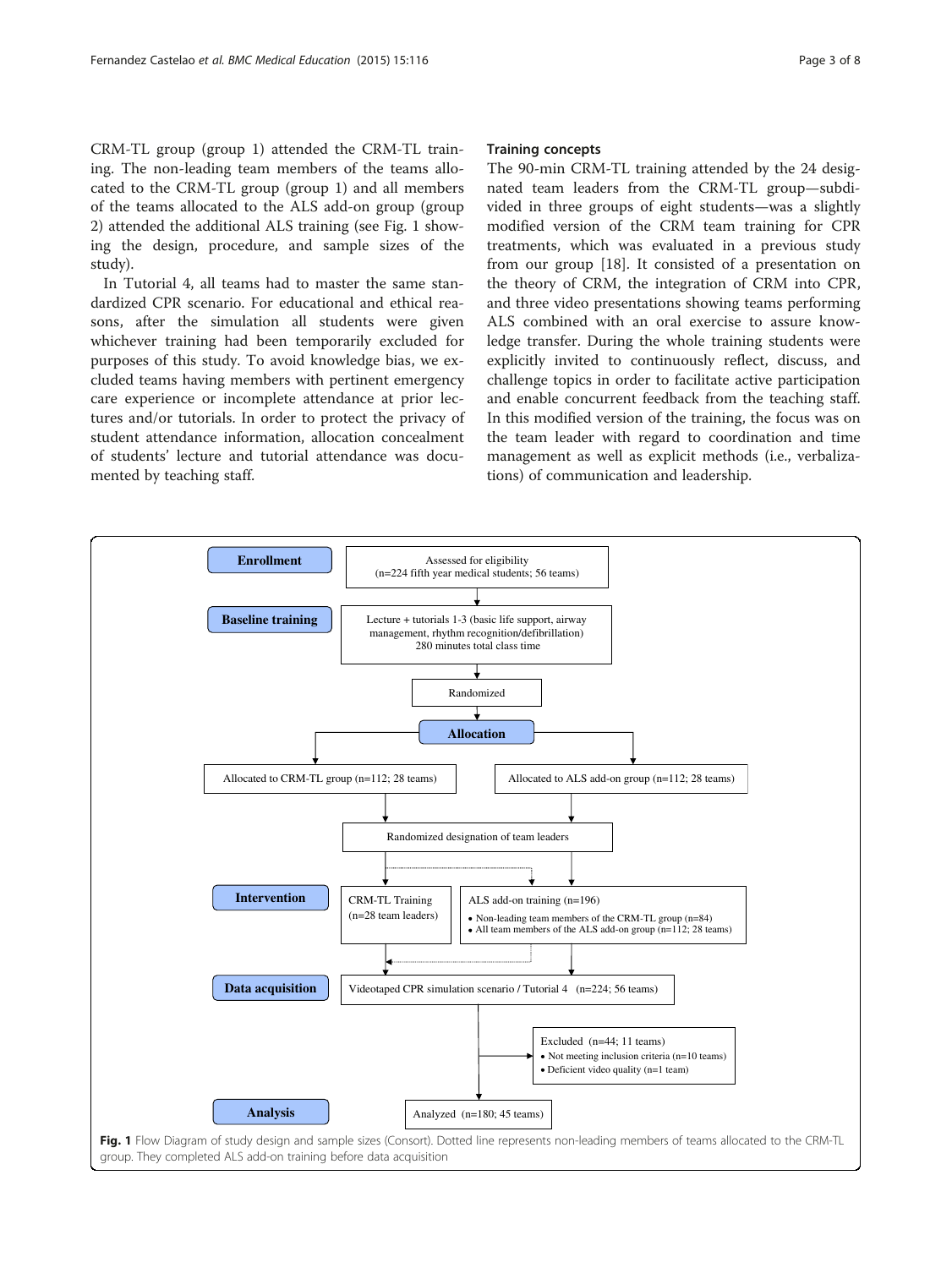The additional ALS training that the condition group attended also took 90 min and consisted of a summary of the initial BLS/ALS lecture and the first three interactive tutorials covering basic life support, airway management, and rhythm recognition/defibrillation but did not include the team leadership issues covered in the CRM-TL training version.

## Scenario and acquisition of data

The CPR scenario used for this study was designed as a monitored simulation tutorial to apply and discuss all previously learned ALS treatment elements. It took place in the training and simulation center for students (STÄPS) at the Georg-August University Medical School and was videotaped for later analysis. A resuscitation manikin (ResusciAnne®, Laerdal, Stavanger, Norway), lying on the floor in the middle of the training area, enabled realistic chest compression and ventilation.

The simulated scenario was a witnessed cardiac arrest at the ward of a large district hospital. The resuscitation team was summoned by a ward nurse and had immediate access to standard ALS equipment. The task of the resuscitation team was to apply ALS that adhered to the 2010 ERC guidelines until the return of spontaneous circulation (ROSC) [\[27](#page-7-0)]. In cases of successful application of the algorithm, the instructor ended the simulation after the fourth defibrillation. If a team failed to defibrillate the patient four times within 15 min, the instructor was obligated to end the simulation. At the end of the tutorial the students were asked to complete a questionnaire with demographic data.

## Outcome measures and assessment

Our primary endpoints were NFT and ADH as the two categories regarding quality of CPR as well as TLV as the crucial dimension of communication.

Each scenario was analyzed until the fourth defibrillation, using the coding software Interact 9 [\[28](#page-7-0)]. NFT was defined as the percentage of the scenario time frame minus the time with chest compressions performed by any team member. To determine ADH, a panel of emergency medicine experts developed a checklist-based tool to evaluate the key components of CPR according to the 2010 ERC guidelines (see Additional file [1](#page-6-0)). The checklist was Delphi-validated and consisted of 13 items, each weighted according to the experts' importance ratings. The assessment was carried out by one of the authors (CR) blinded to the experimental conditions. She viewed the video recordings to determine the teams' guidelines adherence following the aforementioned checklist. To confirm the correctness of the rating procedure, the results were discussed with another author (SR), also blinded to the experimental allocation.

To assess TLV, we focused on four categories of a taxonomy we applied in a previous evaluation study from our group. It consisted of 44 observable utterances and task relevant actions indexed by leadership statements, different types of questions, coordination mechanisms, CPR treatment related actions [[18\]](#page-7-0). Each observable verbalization that could be classified into one of the categories was documented, including communicator or actor. We trained four coders for a total of 15 h and reached substantial inter-rater reliability ( $\kappa = 0.61$ ).

The four categories we focused on were: (1) *direct or*ders or personally addressed demands were single tasks assigned to a specific team member; the addressee must be distinctly addressed by name, physical gesture or eye contact. (2) Undirected orders were all other demands not fulfilling the conditions of (1). (3) Planning behaviors were verbalizations containing at least two concrete actions to be provided within the CPR process, informing team members of upcoming or desired actions and not necessarily addressed to a specific team member. (4) Task assignments were direct orders containing the assignment of at least two different tasks. All four verbalization categories had a common key function: coordination mechanisms whose rate of occurrence was positively linked to teamwork quality [\[2](#page-6-0), [29\]](#page-7-0). Table [1](#page-4-0) offers observed examples from our data for each category.

#### Statistical analysis

The data were analyzed using SPSS 20 program (SPSS Inc., Chicago, IL, USA). Descriptive statistical analysis was performed for NFT, ADH, and TLV. Statistical significance  $(p < 0.05)$  of NFT and ADH scores of CRM-TL compared to ALS add-on groups was tested by t-tests (95 % CI) for independent samples. Intra-class correlation coefficients (ICC) were calculated for all variables.

## Results

## Flow and baseline characteristics

A total of 45 four-person teams consisting of 180 fifthyear medical students met the study inclusion criteria in December 2010 and May 2011. In terms of age (mean difference  $-0.6$  (95 % CI,  $-1.3$ , 0.1),  $p = 0.11$ ), gender (mean difference −4.8 (95 % CI −18.9, 9.4), p = 0.5) and familiarity (mean difference −0.1 (95 % CI  $-0.5$ , 0.3),  $p = 0.6$ ) the groups were well balanced (Tables [2](#page-4-0) and [3](#page-4-0)). Ten teams had to be excluded as at least one team member in each of these teams had been non-complaint with attending tutorials or lectures. Another team had to be excluded due to video camera malfunction. Of the remaining 45 teams, 24 had been previously randomly allocated to the CRM-TL training group and 21 to the ALS add-on group. Average CPR simulation duration was 694.67 s (±112.61).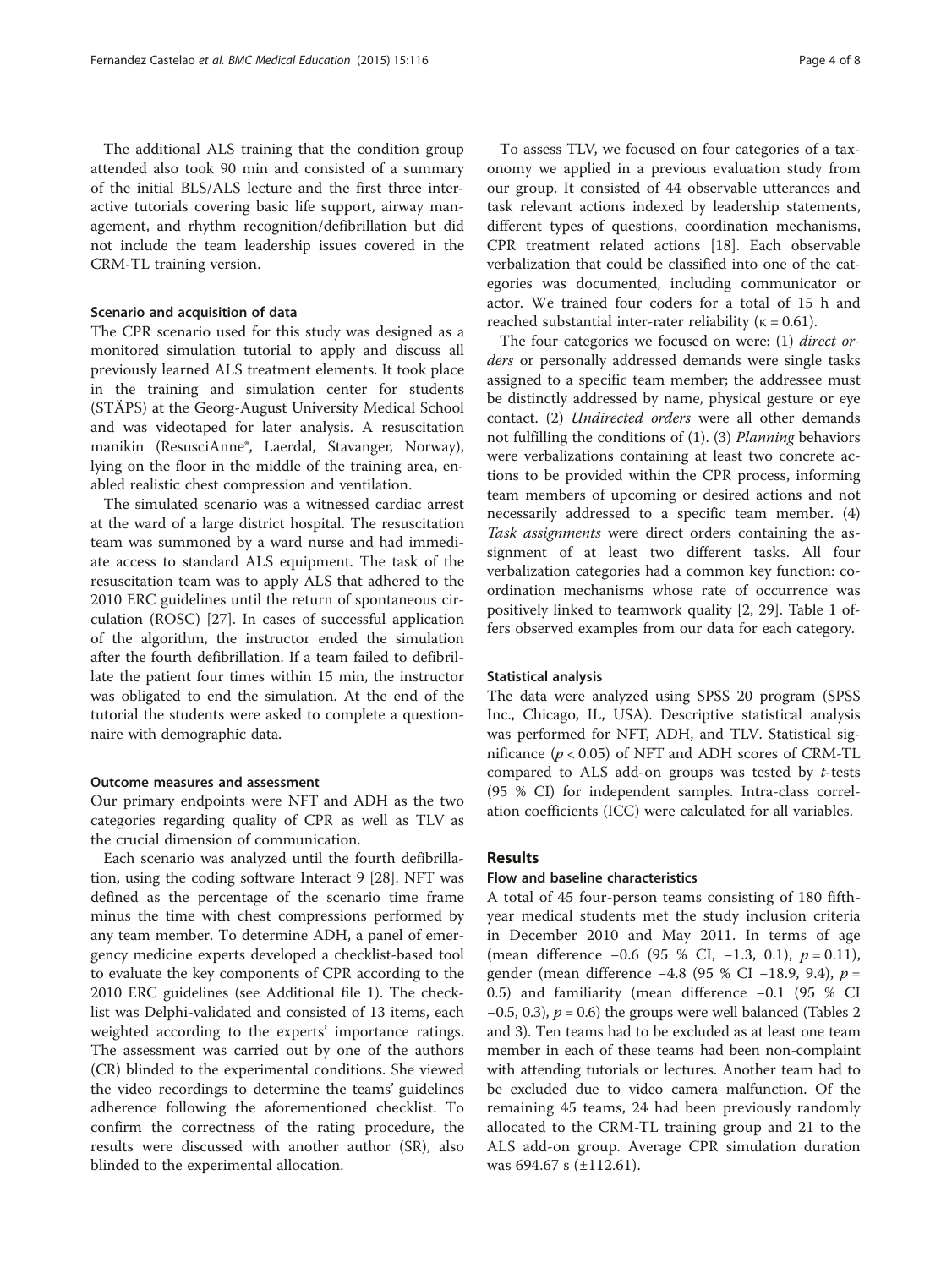<span id="page-4-0"></span>Table 1 Team leader verbalization examples and occurrences<sup>a</sup>

| Category             | Examples                                                                                       | Group                         |                                |  |  |
|----------------------|------------------------------------------------------------------------------------------------|-------------------------------|--------------------------------|--|--|
|                      |                                                                                                | CRM-TL-training<br>$(n = 24)$ | ALS add-on training<br>$(n=2)$ |  |  |
| Direct orders        | "Daniel <sup>b</sup> , please<br>begin with chest<br>compressions"                             | 14.54 (7.3)                   | 3.90(3.6)                      |  |  |
| Undirected<br>orders | "Give adrenaline,<br>now" (Without<br>physical or eye<br>contact)                              | 25.58 (10.8)                  | 16.33(9.1)                     |  |  |
| Planning             | "Let's provide two 2.83 (2.9)<br>more 30-2 cycles.<br>Then, we'll<br>reevaluate the<br>rhythm" |                               | 1.52(2.4)                      |  |  |
| Task<br>assignments  | "Linda <sup>b</sup> , please<br>replace Daniel;<br>Steve drew up<br>adrenaline"                | 0.66(0.9)                     | 0.24(0.5)                      |  |  |

a Data are means (SD)

<sup>b</sup>Fictitious name

#### No-flow time & ALS guidelines adherence

On average, teams showed shorter, albeit statistically non-significantly shorter, NFT percentage after CRM-TL training compared to the ALS add-on group (27.75 % (±6.09) vs. 29.09 % (±6.71), difference 1.34 (95 % CI −2.5, 5.2),  $p = 0.485$ . ADH scores in the CRM-TL group were significantly higher than in the ALS add-on group  $(37.58 \text{ points } (\pm 6.02) \text{ vs. } 31.41 \text{ points } (\pm 7.06) \text{, difference}$  $-6.4$  (95 % CI  $-10.3$ ,  $-2.4$ ),  $p = 0.002$ ).

## Team leaders' verbalization quality and its relation to CPR performance

On average, 776.76 (±280.06) coding units per team and 253.82 (±107.68) coding units per team leader were coded. Significantly higher proportions in all four TLV categories were found for teams of the CRM-TL group (Table [4\)](#page-5-0): dir*ect orders*  $(2.29 \% (+1.20)$  vs. 0.47 %  $(+0.40)$ , difference −1.82 (95 % CI −2.4, −1.2), p < 0.001); undirected orders (3.90 % (±1.70) vs. 2.08 % (±1.46), −1.82 (95 % CI −2.8, −0.9), p < 0.001); planning (0.44 % (±0.47) vs. 0.17 % (±0.24), difference  $-0.27$  (95 % CI  $-0.5$ ,  $-0.05$ ), $p = 0.018$ )

|  |  |  |  |  | Table 2 Team baseline demographic <sup>a</sup> |
|--|--|--|--|--|------------------------------------------------|
|--|--|--|--|--|------------------------------------------------|

|                                           | Group                         |                                   |  |  |  |
|-------------------------------------------|-------------------------------|-----------------------------------|--|--|--|
|                                           | CRM-TL training<br>$(N = 24)$ | ALS add-on training<br>$(N = 21)$ |  |  |  |
| Sex (female)                              | $56^{\circ}$ (58.33 %)        | $45^{\rm b}$ (53.57 %)            |  |  |  |
| Age (years)                               | 26.09 (1.59)                  | 25.49 (0.79)                      |  |  |  |
| Team familiarity<br>$(6 = high, 1 = low)$ | 5.48 (0.75)                   | 5.36 (0.71)                       |  |  |  |
| CPR scenario duration<br>(seconds)        | 656 (99)                      | 73 (113)                          |  |  |  |

<sup>a</sup>Data are means (SD) or numbers (%)

<sup>b</sup>Number of individuals

|  |  |  | Table 3 Team leader baseline demographic <sup>a</sup> |
|--|--|--|-------------------------------------------------------|
|--|--|--|-------------------------------------------------------|

|                                           | Group                         |                                   |  |  |  |
|-------------------------------------------|-------------------------------|-----------------------------------|--|--|--|
|                                           | CRM-TL training<br>$(N = 24)$ | ALS add-on training<br>$(N = 21)$ |  |  |  |
| Sex (female)                              | $9(37.5\%)$                   | 13 (61.9 %)                       |  |  |  |
| Age (years)                               | 25.7 (1.48)                   | 25.09 (2.04)                      |  |  |  |
| Team familiarity<br>$(6 = high, 1 = low)$ | 5.41 (1.28)                   | 5.19(1.21)                        |  |  |  |

a Data are means (SD) or numbers (%)

and task assignments  $(0.11 \, % \, (+0.16) \,$  vs. 0.02 %  $(+0.05)$ , difference  $-0.09$  (95 % CI  $-0.2$ ,  $-0.01$ ),  $p = 0.023$ ).

Regarding the expected link between TLV and the CPR performance, none of the observed categories were significantly related to either ADH or NFT (Table [5\)](#page-5-0).

## **Discussion**

This randomized controlled study was designed to evaluate the impact of an interactive CRM training focusing on team leaders only. We found that teams composed of one CRM-trained team leader and three ALS-trained team members showed higher ADH scores during simulated CPR scenarios as compared to teams with a non-CRM-trained team leader. Additionally, the CRM-trained team leaders showed higher proportions of high quality verbal behavior (TLV) than their ALS-only trained counterparts. Unexpectedly, NFT rates in did not differ significantly and high quality TLV and CPR performance were not significantly correlated.

That said, our data provide some evidence that one leadership-skilled, CRM-trained team leader suffices to improve the team's CPR performance. This finding is in line with the results of previous evaluations of leadership trainings not only in the medical field [\[16, 20](#page-7-0), [30](#page-7-0)] but also in other emergency team fields [\[31, 32](#page-7-0)]. To our knowledge this study is the first empirical assessment of how CRM training for only the team leaders influences the performance of the whole team.

The role of the team leader during CPR is known to be pivotal, as she or he is the person responsible for the distribution and coordination of subtasks, ideally using clear and explicit communication [[2, 3](#page-6-0), [21, 33\]](#page-7-0). Our results suggest that it is not just the role of a team leader and her/his training in managing the task technically that seems to be crucial for the whole team to perform well but rather explicit (i.e., CRM) training in how to manage the resources of a team in order to perform its task in a planned and well-coordinated way. This differentiation is crucial to the clinical reality of how CPR teams are assembled as ad hoc "crews," where members bring different resources (skill-sets and experience levels) to the CPR task, as we discuss below.

The positive impact of our CRM team leader training on ADH can be explained by two crucial arguments.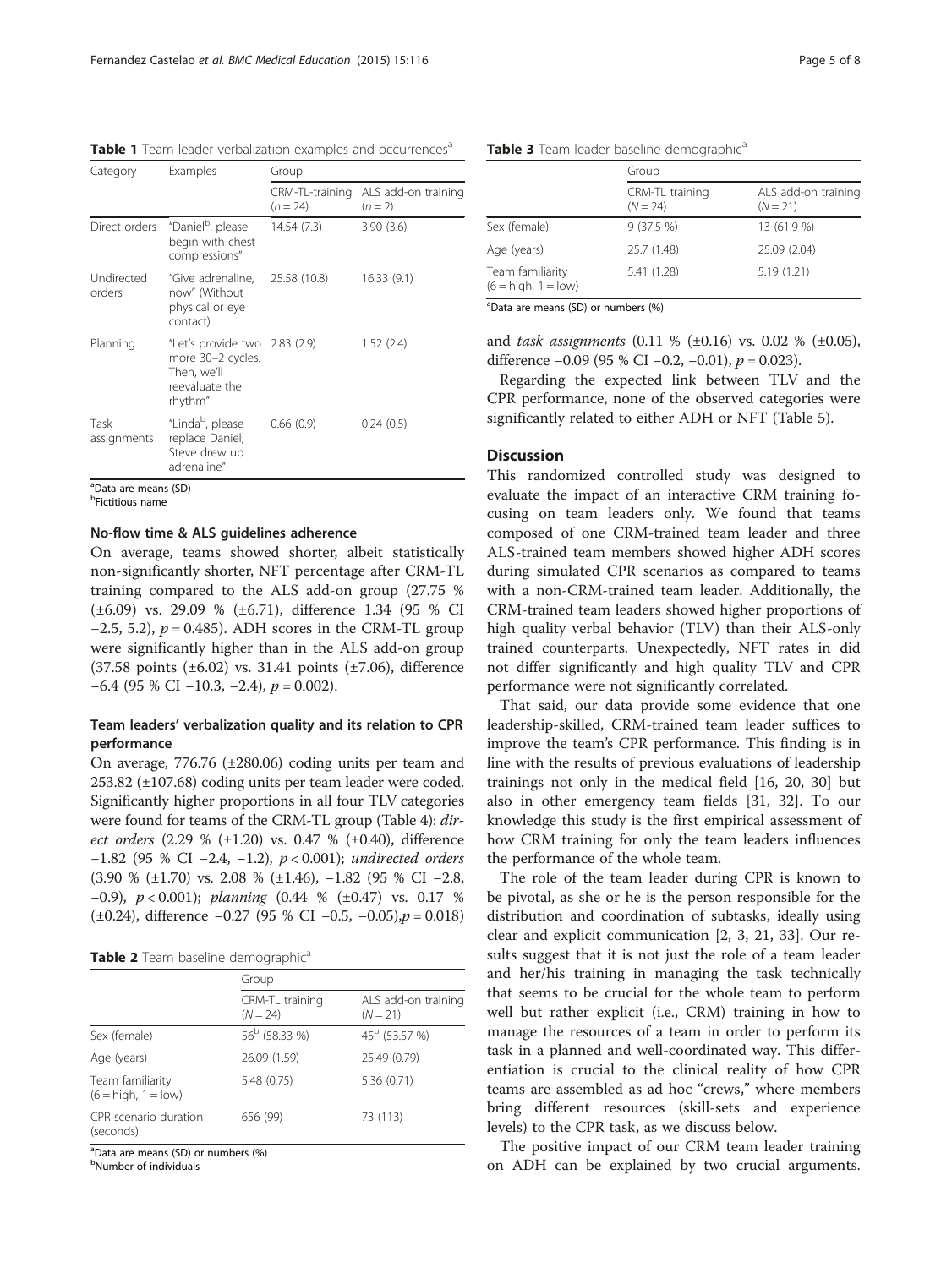|                                                      |              | CRM-TL training $(n = 24)$ ALS add-on training $(n = 21)$ | Difference (95 % CI)                | р       |
|------------------------------------------------------|--------------|-----------------------------------------------------------|-------------------------------------|---------|
| CPR performance measures                             |              |                                                           |                                     |         |
| No-flow time (%)                                     | 27.75 (6.09) | 29.09 (6.71)                                              | 1.34 (95 % CI $-2.5$ , 5.2)         | 0.485   |
| Adherence to ALS Guidelines $(60 = high, -37 = low)$ | 37.58 (6.02) | 31.41 (7.06)                                              | $-6.4$ (95 % CI $-10.3$ , $-2.4$ )  | 0.002   |
| Team leader verbalization categories <sup>b</sup>    |              |                                                           |                                     |         |
| Direct orders (%)                                    | 2.29(1.20)   | 0.47(0.40)                                                | $-1.82$ (95 % CI $-2.4$ , $-1.2$ )  | < 0.001 |
| Undirected orders (%)                                | 3.90(1.70)   | 2.08(1.46)                                                | $-1.82$ (95 % CI $-2.8$ , $-0.9$ )  | < 0.001 |
| Planning (%)                                         | 0.44(0.47)   | 0.17(0.24)                                                | $-0.27$ (95 % CI $-0.5$ , $-0.05$ ) | 0.018   |
| Task assignments (%)                                 | 0.11(0.16)   | 0.02(0.05)                                                | $-0.09$ (95 % CI $-0.2$ , $-0.01$ ) | 0.023   |

<span id="page-5-0"></span>Table 4 CPR performance and team leader verbalizations<sup>a</sup>

<sup>a</sup> Data are means (SD)

**b** Proportions of total team verbalization

First, the workload of each team member is likely reduced by the explicitly predefined leadership role. Indeed, the non-leading CPR team member role, especially for nonexperts, is time and cognitively challenging, particularly in the early phase of CPR treatment [[17](#page-7-0), [22, 34, 35](#page-7-0)]. Provided that the team roles are actually adopted and the team leader distributes and coordinated subtasks effectively, the non-leading team members can focus on the accomplishment of their assigned subtasks (chest compression, airway management, etc.), facilitating the prompt and accurate provision of ALS adhering to the guidelines. The team leader, on the other hand, can delegate the actual hands-on tasks, keeping his or her hands and mind free to coordinate the whole resuscitation process. For any team leader, especially one who is inexperienced, this is a demanding task, emphasizing the benefits from leadership training especially designed to impart theoretical and practical knowledge to cope with this situation (i.e., coordination and time management as well as explicit methods of communication and leadership).

Second, although our study found no significant correlation between CPR performance and TLV, we assume that the accuracy of team leaders' utterances is of critical importance in determining CPR outcome, as

Table 5 Correlations between team leader verbalization and CPR performance outcomes

| Variable                                          |               | $\mathcal{L}$           | 3    | 4       | 5    | 6        | 7 |
|---------------------------------------------------|---------------|-------------------------|------|---------|------|----------|---|
| 1. CRM-TL training                                |               |                         |      |         |      |          |   |
| 2. NFT                                            | $-249$        |                         |      |         |      |          |   |
| 3. ADH                                            | $.444***$     | $-.346*$                |      |         |      |          |   |
| TI V                                              |               |                         |      |         |      |          |   |
| 4. Direct orders                                  | $708***$ -219 |                         | .209 |         |      |          |   |
| 5. Undirected orders $.505*** -091$               |               |                         | .092 | $.525*$ |      |          |   |
| 6. Planning                                       |               | $.342^*$ $-.133$ $.137$ |      | .220    | .124 |          |   |
| 7. Task assignments .328* -.096 -.164 .274 .405** |               |                         |      |         |      | $.409**$ |   |
|                                                   |               |                         |      |         |      |          |   |

 $* = p < 0.05$ ,  $** = p < 0.01$ ; 95 % CI

shown in previous studies [[16, 18\]](#page-7-0). In an exploratory simulator study, junior physicians partly failed to delegate and communicate effectively during CPR and subsequently asked for more leadership training, including practical recommendations for verbal behavior [[36](#page-7-0)]. In our study, team leaders of the CRM-TL group showed significantly more effective verbalizations than the team leaders of the ALS add-on group. The question of which verbal behavior(s) serve(s) best as coordination (and motivation) mechanism(s) to improve CPR team performance should therefore be further investigated by analyzing not only single verbalization mechanisms but sequences of verbal behavior. Selectively focusing on closed-loop communication patterns between leading and non-leading team members may shed additional light on the CPR teamwork process [\[37](#page-7-0), [38\]](#page-7-0), as this differentiation has been found to discriminate higherfrom lower-performing medical high-risk teams [[39](#page-7-0)].

Practical implications of our findings may contribute to improving the curricula for emergency medicine, particularly for medical students in their final stage of undergraduate education. The team role concept of leaders trained in a separate explicit step appears to be an efficient way to foster team processes and outcomes as a whole. To be a team leader or a non-leading team member are not conceptualized as hierarchical roles but as roles defined by discrete behaviors that have to be applied according to the specific individual resources (skill sets and experience levels) brought to the CPR task at hand. Given that CPR as a task is explicitly predefined by the guidelines, the integration of separately trained CRM-leaders and skilled team members can be expected to be frictionless. The theoretical implications of our study are that we contribute to newer, clinically realistic conceptualizations of leadership and followership as role-dependent sets of specific functional behaviors to be enacted dynamically and often times shared within a changing CPR task setting [\[21](#page-7-0)].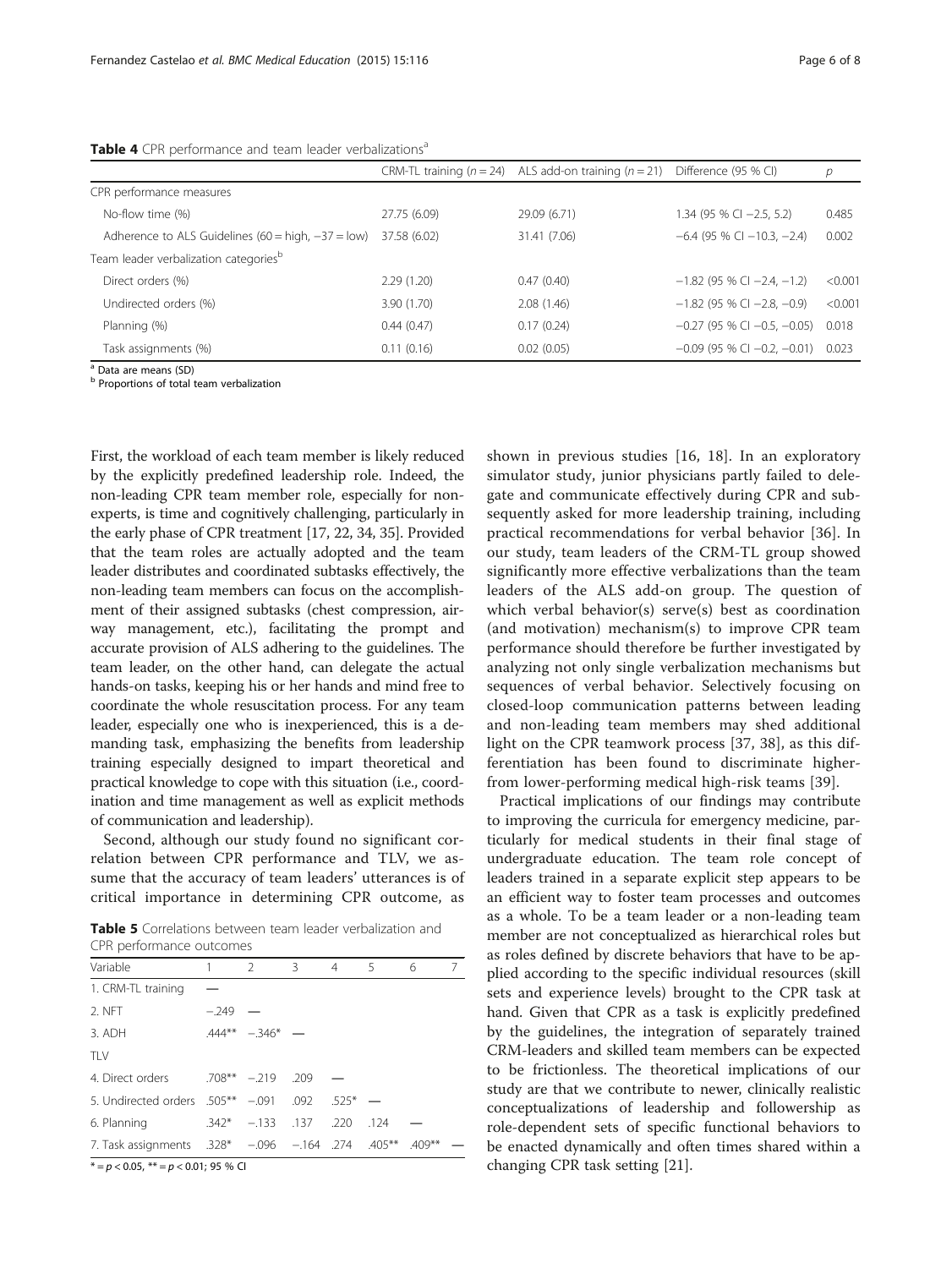<span id="page-6-0"></span>Our study has shown that CRM training for team leaders only is more effective than mere clinical training of every team member. In sum, our results suggest that there are both outcome and human resource advantages to discretizing the education of CPR team leader and follower behavior, thus reducing the workload for both roles and avoiding role conflicts. Especially in clinical practice—when it is often required to define and maintain a leader in a multi-professional ad-hoc team during an unexpected situation—involved team members can benefit from being aware of the different role requirements.

This study has its limitations. Regarding study design, we did not apply pre-training measurements of the students' CPR skills. Randomization should have addressed this but we cannot rule out that systematic differences in the students' baseline skills did not impacted their later performance. Due to module restrictions of the University Medical School in Göttingen, students had to be quasi-randomly (alphabetically) assigned to fourperson teams whereas teams were randomly allocated to groups. In order to keep unsystematic variation to a minimum, we also assessed familiarity level of team members, which resulted in no relevant differences. Furthermore, we were unable to calculate sample size as we were required to train all students. We were also unable to demonstrate the retention potential of our CRM-TL training as we had not yet executed a training follow-up measure. Finally, we only focused on the team leaders' verbal behavior, without taking team followers' verbalizations into account. Our aim was to focus on the leadership aspect of CPR, as it has been widely recognized as being linked to the adherence to establish protocols, fewer errors, and more favorable patient outcome [1, 3, [40](#page-7-0), [41\]](#page-7-0).

## Conclusions

Our results demonstrate that CRM training only for team leaders can enhance overall CPR performance by increasing the adherence to the ALS guidelines, improving the quality of team leadership, and relieving the cognitive burden of all team members—leaders and followers alike. The results also suggest advantages of considering the dissimilarities of leading and nonleading roles and their discrete demands during CPR, minimizing workload demands and role conflicts for both leader and non-leader team members. Thus, to separately teach CPR leadership is recommended in order to improve both learning and performance effects, especially in the early stages of emergency care education. Furthermore, the results of our research support and extend the ERC and AHA recommendation of combining clinical competencies with coordination and communication skills of CPR within medical education.

## Additional file

[Additional file 1:](http://www.biomedcentral.com/content/supplementary/s12909-015-0389-z-s1.docx) Algorithm adherence score taxonomy modeled after the 2010 ERC guidelines. (DOCX 20 kb)

#### **Abbreviations**

ADH: Adherence to the 2010 Advance life support guidelines; AHA: American Heart Association; ALS: Advance life support; ALS-addon: Additional advance life support skill training; BLS: Basic life support; CPR: Cardiopulmonary resuscitation; CRM: Crisis resource management; CRM-TL: Crisis resource management training for team leader; ERC: European Resuscitation Council; NFT: No-flow time; TLV: Team leader verbalization.

#### Competing interests

The authors declare that they have no competing interests.

#### Authors' contributions

EFC, MB and SGR designed the study. EFC and CR guided data collection. EFC, MB, CR, CE and SGR designed the analysis and revised the paper. EFC and MB designed the communication analysis tool. CR, CE and SGR designed the tool to measure adherence to ALS guidelines. In accordance with their specialist expertise, all authors revised the manuscript written by EFC several times and approved the final manuscript.

#### Acknowledgements

We thank all the participating medical and psychological students and all the instructors from our Centre for their dedicated support of this study. We also acknowledge Margarita Neff-Heinrich for her native speaker proofreading support.

#### Author details

<sup>1</sup>Department of Social and Communication Psychology, Georg-Elias-Müller Institute of Psychology, Georg-August-University Göttingen, Gosslerstraße 14, 37073 Göttingen, Germany. <sup>2</sup>Department of Anaesthesiology, University Medical Centre Göttingen, Robert-Koch-Straße 40, 37075 Göttingen, Germany. <sup>3</sup>Department of Anaesthesia, Paediatric Intensive Care and Emergency Medicine, Auf der Bult Children's Hospital, Janusz-Korczak-Allee 12, 30173 Hannover, Germany.

#### Received: 24 November 2014 Accepted: 9 June 2015 Published online: 24 July 2015

#### References

- 1. Tschan F, Semmer NK, Hunziker S, Kolbe M, Jenni N, Marsch SU. Leadership in different resuscitation situations. Trends Anaesth Crit Care. 2014;4:32–6.
- 2. Fernandez Castelao E, Russo SG, Riethmüller M, Boos M. Effects of team coordination during cardiopulmonary resuscitation: A systematic review of the literature. J Crit Care. 2013;28:504–21.
- 3. Hunziker S, Tschan F, Semmer NK, MArsch S. Importance of leadership in cardiac arrest situations: from simulation to real life and back. Swiss Med Wkly. 2013;143.
- 4. Hunziker S, Johansson AC, Tschan F, Semmer NK, Rock L, Howell MD, et al. Teamwork and Leadership in Cardiopulmonary Resuscitation. J Am Coll Cardiol. 2011;57:2381–8.
- 5. Edwards S, Siassakos D. Training teams and leaders to reduce resuscitation errors and improve patient outcome. Resuscitation. 2012;83:13–5.
- 6. Yeung J, Davies R, Field R, Chilwan M, Smith G, Perkins G. The professional background of team leader and quality of CPR: an observational study in patients during cardiac arrests. Resuscitation. 2012;83(Supplement 1):e54.
- 7. Norris EM, Lockey AS. Human factors in resuscitation teaching. Resuscitation. 2012;83:423–7.
- 8. Semmer NK, Tschan F, Hunziker S, MArsch S. Leadership and minimally invasive training enhance performance in medical mergency driven teams: Simulator studies. In: Duffy VG, editor. Advances in Human Factors and Ergonomics in Healthcare. Boca Raton: Taylor & Francis; 2011. p. 180–90.
- 9. Weidman EK, Bell G, Walsh D, Small S, Edelson DP. Assessing the impact of immersive simulation on clinical performance during actual in-hospital cardiac arrest with CPR-sensing technology: A randomized feasibility study. Resuscitation. 2010;81:1556–61.